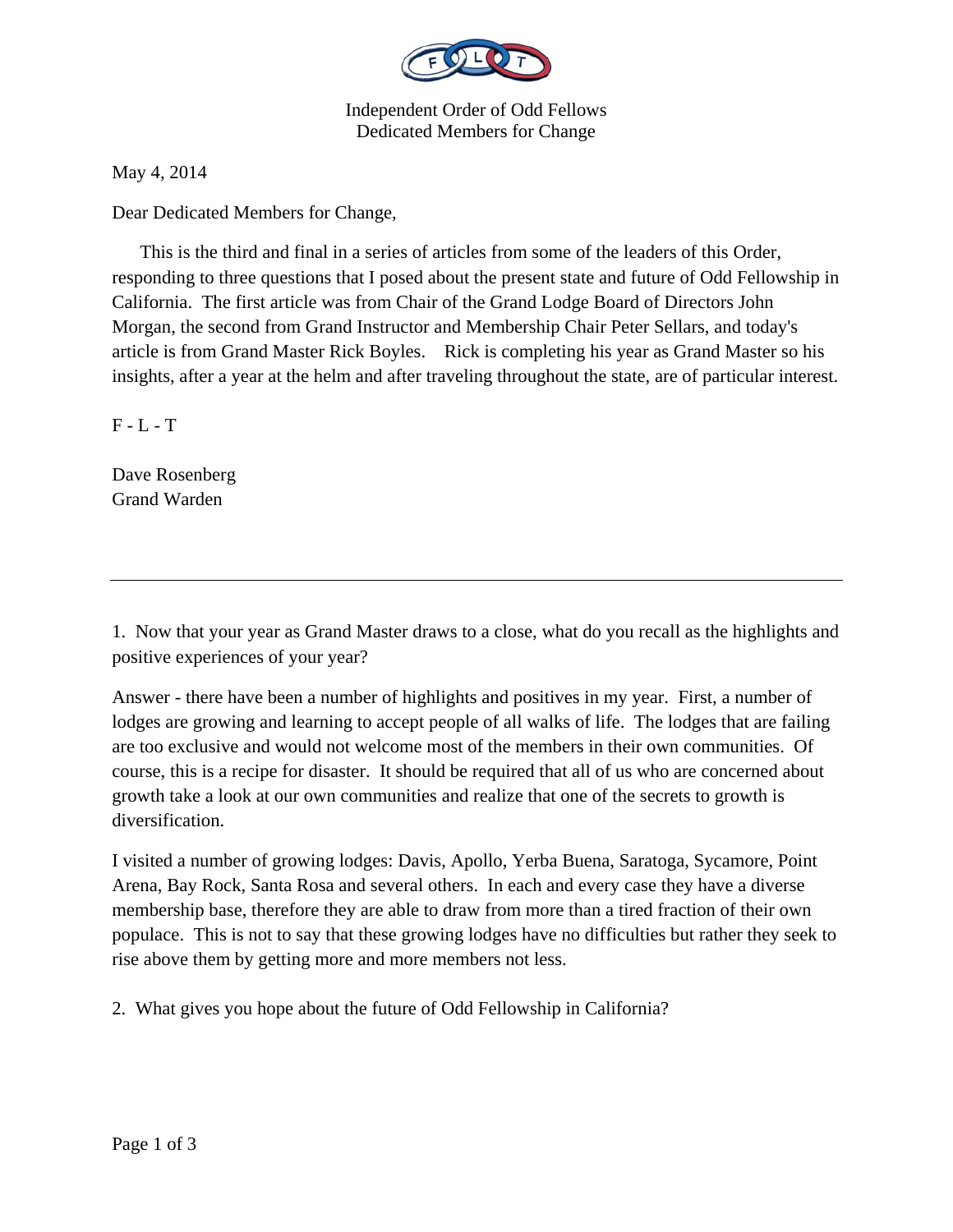

Independent Order of Odd Fellows Dedicated Members for Change

Answer - the most encouraging thing I see is that the future is bright at the active lodges while certainly dimming at the inactive lodges. The closure of inactive lodges has to be done, albeit sadly, because we have to learn to devote our energies to our successes. Certainly, lodges can be resurrected such as Sycamore Lodge (Hayward) but we need to realize that hoping for change is not as successful as working for change. To a person who sits in a lodge with a sufficient number of members, change seems unnecessary, but to someone who sits alone in a lodge near or at closure, change becomes vital, however by that time, it is often too late. If we begin to realize that a quorum of five members in attendance may by code be sufficient yet really skirting reality, and work towards getting a healthier total in attendance, we may see change. To be realistic, our average age being in the seventies, growth at that age is certainly short-sighted, so we need to encourage the middle-aged and the young to join. This only happens when we offer something that interests them.

3. What do you see as the three greatest challenges facing Odd Fellowship in this state?

Answer - We are presently arguing over what seems trivial except to those arguing it. The point is that it is hard to attract new members in a rancorous atmosphere. No one wants to join a group embroiled in turmoil. We need to live and let live. While membership should be first on our list of goals; we need to take a look internally first. Is your lodge a welcoming place? Do you smile at newcomers or dread them? Does your lodge offer something to newcomers? Successful lodges tend to have successful membership routines. So here are my three answers, which must be conquered together to realize serious sustained growth:

a) Make your lodge a welcoming place. Accept people of all walks of life. Don't be exclusionary. There is a vast amount of various prejudices rampant throughout order. I have encountered many of them: race prejudice, age prejudice, sex prejudice, religious prejudice, political diatribes. I get emails daily expressing prejudice and thinking somehow I will agree with them. Try to come to grips with today's world. We still have events and dress codes mired in the past. While it may seem fun to the few who now attend the various events, we should also recognize that attendance at these events is slipping quickly. Could it be we are becoming painfully out of step? Many think so, while some persist in this backward thinking. Will society in general move back in time to meet us? It's doubtful. Also, look at the connected world: if you are not online you are offline. Facebook just announced that they have 1.5 billion members. Yet, we have some in our order that think the internet is not useful. Who are they kidding? Mainly themselves.

b) Reduce turmoil. Learn to live and let live. No one is wrong and everyone is right. What do I mean by that? Better to ask what makes anyone think their way is the only way? We have issues